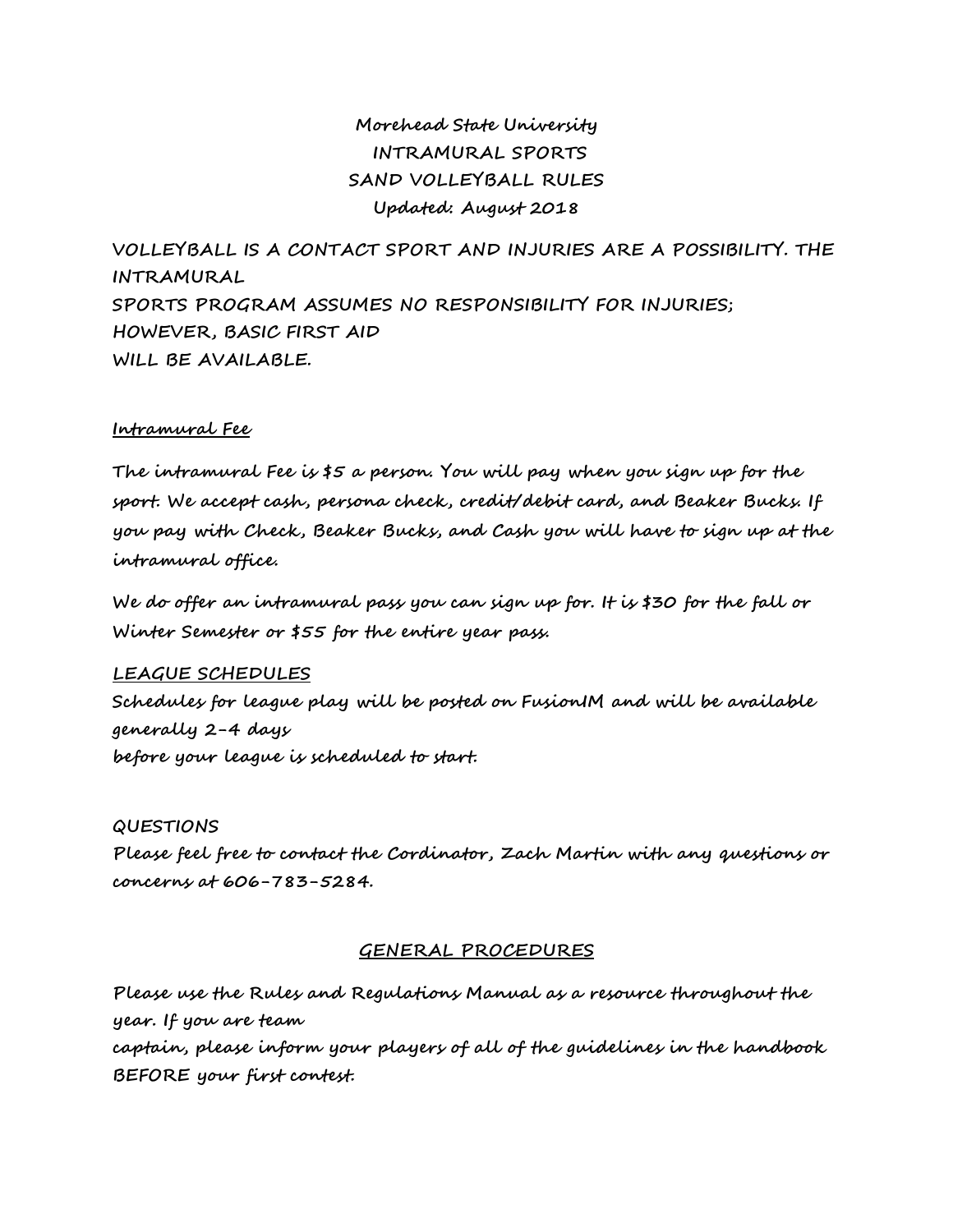## **MEN AND WOMEN**

### **STARTING THE GAME**

**1. START TIME: Teams are to be at the court and signed in before the official game time. If any team is not at the court and ready to play at the scheduled game time but, has one player checked in the other team may allow a five minute grace period. It is recommended that teams arrive at the game site fifteen (15) minutes prior to the scheduled start time.** 

**2. SCORING: The Intramural Supervisor will keep track of the score.**

**3. TEAMS: In all official matches, teams shall be composed of no more than four (4) or less than two (2) players.**

**4. CLUB VOLLEYBALL PLAYERS: One (1) current club volleyball members (men's or women's) may appear on any intramural volleyball team roster and may play at the same time. There is no restriction as to how many past club volleyball players may participate.**

**5. COIN TOSS: The captains shall toss for courts or service. The winner of the toss may choose either to take the first service or choice of courts.**

**6. STARTING THE GAME: At the beginning of the game, the ball shall be put in play by the player**

**in the "back right" position, but may serve from anywhere along the service line.**

#### **PLAYING THE GAME**

**7. TIME OUTS: Each team will be granted one time-out per game. Time-outs will be thirty (30)**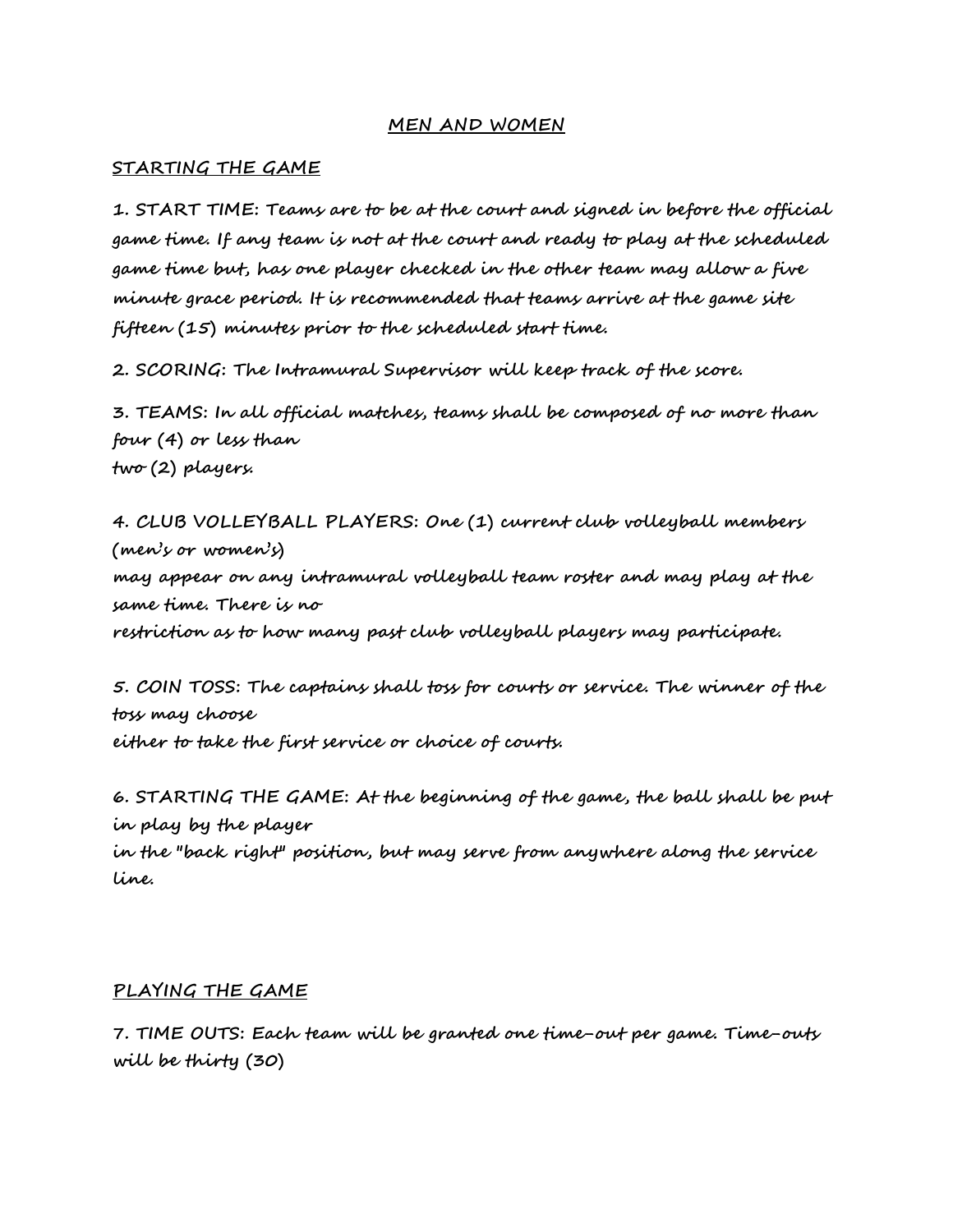**seconds in length; teams must be ready to play immediately. Time-outs do not carry over to the next game.**

**8. SERVICE: After the ball is served, each player may cover any section. Prior to the serve all players must be in their proper positions.**

**9. THE SERVER: Each server shall continue to serve until a "side out" occurs.**

**10. POINTS: When a served ball passes under the net or touches any player, surface or object**

**before entering the opponent's court, a point will be awarded to the opposing team.**

**11. ALTERNATING SERVICE: Service shall alternate as possession changes.**

**12. ROTATIONS: The team receiving the ball for service shall immediately rotate one position.**

**13. EXCEPTION: the first serve for the beginning of each game.**

**14. PLAYING THE BALL: A player may leave the court to play the ball. A ball hitting a sideline or an end line is in.**

**15. TOUCHING THE BALL: The ball may be touched only three (3) times by one team before being returned over the net. NOTE: Partially blocking the ball does NOT count as a touch. However, if the ball then goes out of bounds the person who blocked it shall be the one considered to have caused it to go out of bounds.**

**16. SCORING: Rally scoring will be used for all three games.**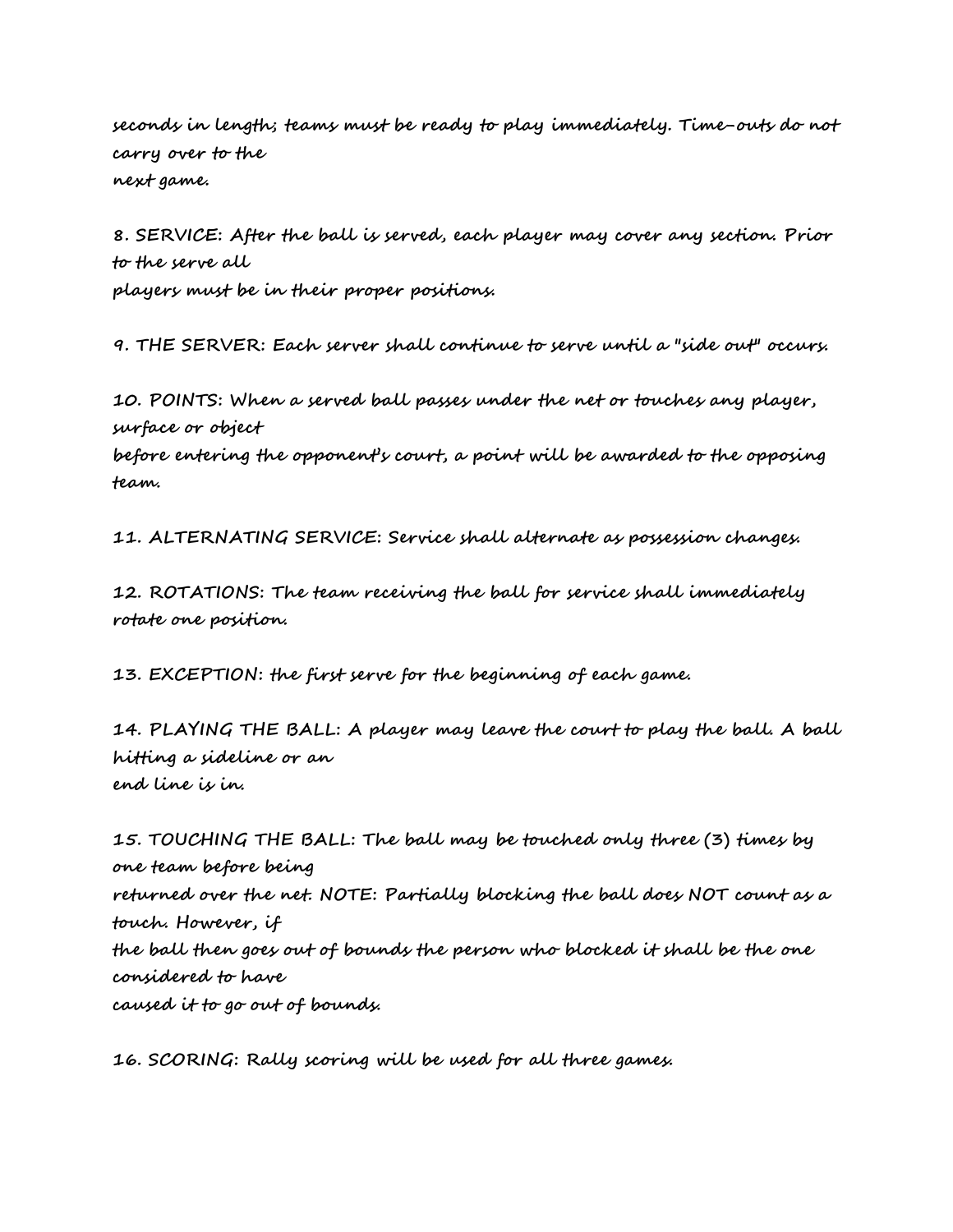**17. WINNING A GAME: The first two games of each match will be played to twenty-one (21), and the third game (if necessary) will be played to fifteen (15). A team must win by two (2) points. In the first two games during regular season play, 23 is the greatest amount of points that can be scored in a game (if a team gains a 23-22 lead, the game is over). If a match reaches a third game, a team must win by two (2) points (if a team gains a 17-16 lead, the game is over). During the playoffs, there is no scoring limit for any of the three games.**

**18. STARTING THE NEXT GAME: The team losing the coin toss shall have the first service in the next game. The teams shall change sides after each game. The time between games shall not exceed one minute.**

**19. WINNING THE MATCH: The first team to win two (2) games will win the match.**

**20. THE CENTER LINE: A player may cross the center line with his/her foot/feet as long as a part of the foot/feet remain(s) on or above the center line and the player does not interfere with the play of an opponent.**

**21. VIOLATIONS: The following violations will result in a point and service for the opposing team: a. Catching or holding the ball b. Touching the net with any part of the body while the ball is in play c. Illegal volley**

# **SPORTSMANSHIP**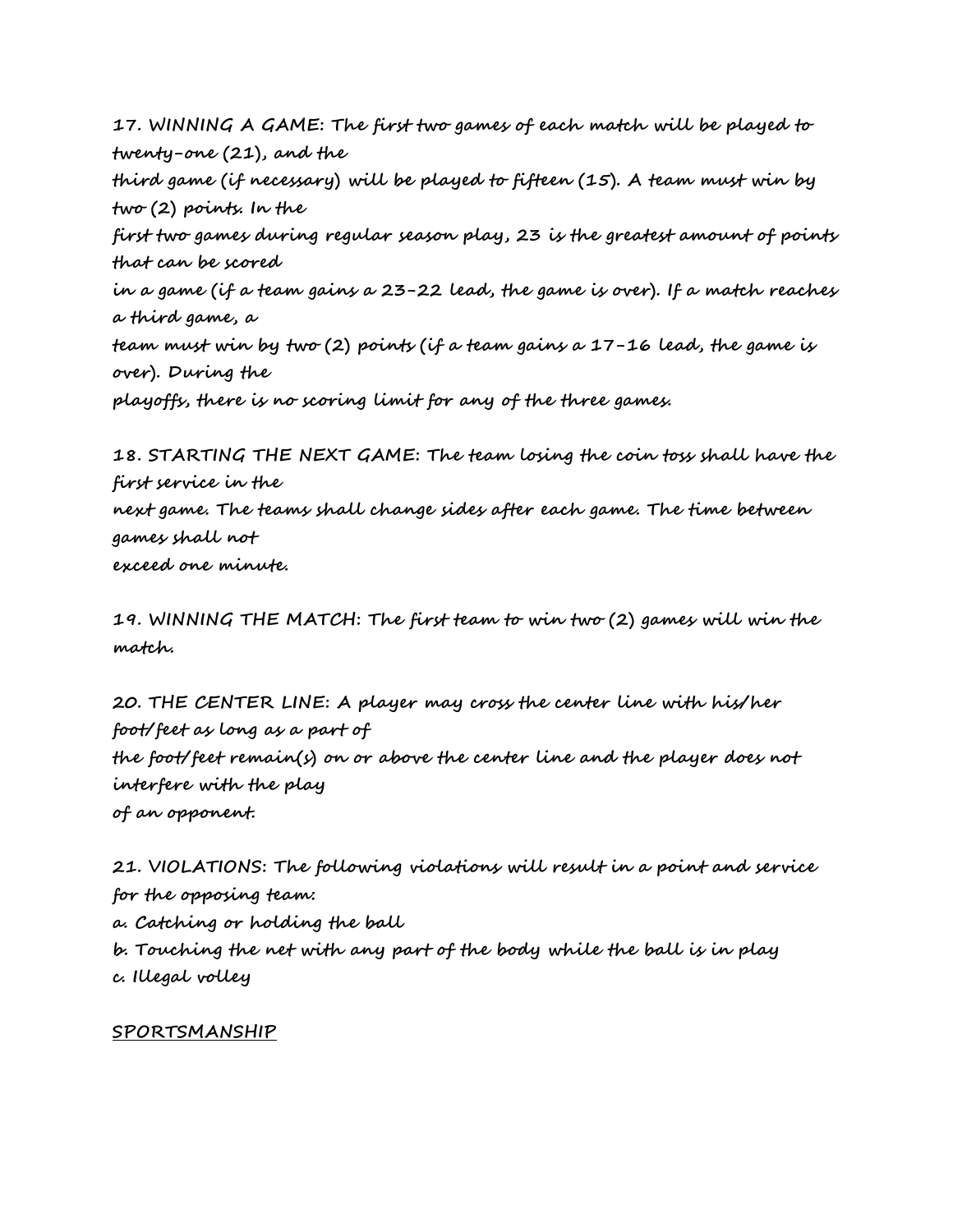**22. UNSPORTSMANLIKE CONDUCT: Any unsportsmanlike conduct including, but not limited to, arguments with any coach, manager or spectator, flagrant fouling, fighting, etc. will result in expulsion of that individual and/or team from further participation in intramurals until meeting with the Intramural Sports Coordinator. The supervisor has the authority to impose penalties for teams behaving in an unsportsmanlike manner.**

**23. DISQUALIFIED PLAYERS: A player disqualified from the game for unsportsmanlike conduct must leave the court area IMMEDIATELY, and will be declared ineligible for play in any intramural sports activity until he/she has met with the Intramural Sports Coordinator. The player shall be suspended for no less than one game. Failure to leave may result in disqualification of the captain, or forfeiture of the game. Any second occurrence of unsportsmanlike conduct by a team may result in that team is eliminated for the remainder of the season.**

# **CO-RECREATION**

**All of the above rules apply with the following exceptions:**

**24. TEAMS: In all matches, a team shall be composed of two (2) men and two (2) women. If only two**

**(2) or three (3) players are present, male/female ratio may be 1:1, or 1:2. The** 

**ratio may not be**

**2:0 or 0:2. During game play there cannot be more males than females on the court at any time.**

**25. FEMALES HITTING THE BALL: There are no restrictions as to who may hit the ball during play. Other than the above exceptions the game will be played according to the National Federation**